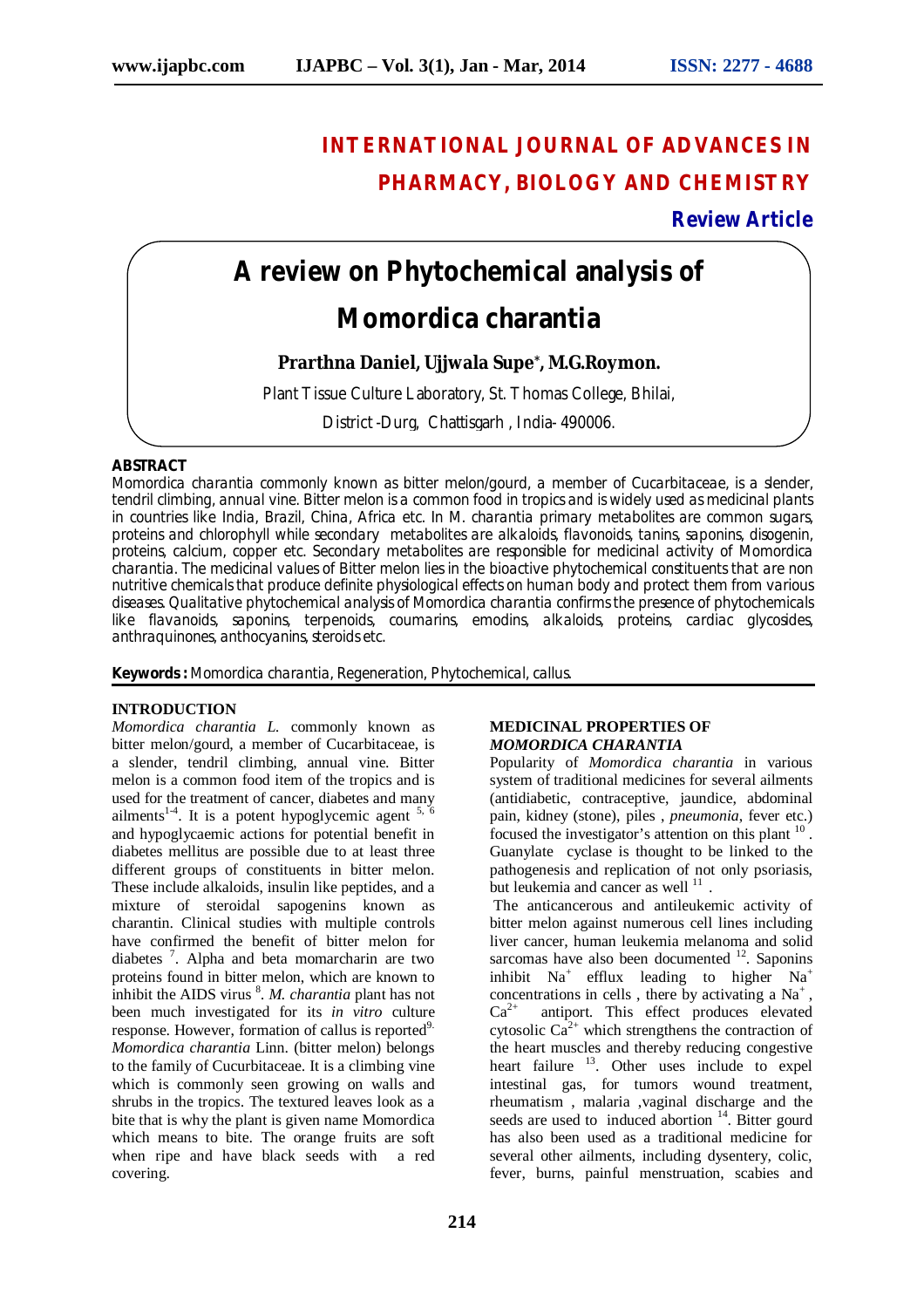other skin problems  $15$ . The presence of phenolic compounds in the plants indicates that these plants might have antimicrobial agent. Bittter gourd might be used in the treatment of the placenta and navel of newborn baby which not only heals fast but also prevent the formation of infections  $16, 17$ . The extract of crude bitter gourd is used for different disease such as disease of liver and pancreas, antiinflamatory, analgesic,reduces cholestrol level ,promotes appetite and supports blood sugar management for diabetes of the people with high risk of developing diabetes<sup>18</sup>.

The plant extracts and juices have been found suitable for different diseases / problems <sup>19</sup>. Beside these stem and leaf of bitter gourd is used in cancer treatment, in vital infections (HIV, herpes, Epstein Barr, hepatitis, influenza, and measles), in bacterial infections (Staphylococcus, Streptococcus, and Salmonella), as a bitter digestive aid (for dyspepsia and sluggish digestion) and in diabetes. The Bitter gourds have many health benefits and medicinal properties. These are such as kills bacteria, reduce inflammation, kill viruses, fights free radicals, kills cancer cells, kills leukemia cells, prevents tumors, cleanses blood, reduces blood sugar and balance hormones<sup>14</sup>.

Phytochemical studies revealed plant to contain lutein and lycopene which are responsible for its antibiotic antitumor activities, charatin momordicine and other alkaloids, saponins, phenolic constituents, glycosides and 5 hydroxytryptamine<sup>20</sup>.

<sup>21</sup> Plattel and Srinivasan*,* reported the hypoglycemic effect of the leaf extract of the plant. Antibacterial, antineoplastic, antiviral and antimutagenic activities of the plant have also been reported 22, 23. Sofowora .*,* 1979 reported the purgative effect and the contractions of the guinea pig ileum of the plant extract. They also contain an array of biologically active proteins, namely, momordin , a- and b-momorcharin , cucurbitacin, and MAP30, that have shown to have highly effective anti-human immunodeficiency (HIV), anti-tumor anti-diabetic, and anti-rheumatic properties and to function as febrifuge medicine for jaundice, hepatitis, leprosy, hemorrhoids, psoriasis, snakebite, and vaginal discharge  $25,26,27$ .

#### **PHYTOCHEMICAL PROPERTIES:**

The medicinal values of Bitter melon lies in the bioactive phytochemical constituents that are non nutritive chemicals that produce definite physiological effects on human body and protect them from various diseases. In *M.charantia* primary metabolites are common sugars, proteins and chlorophyll while secondary metabolites are alkaloids, flavonoids, tannins and so on (Table 1). Plant tissue culture have been investigated for industrial production of several useful secondary

metabolites 28, 29. Phenolic compounds, flavinoids are one of the widespread groups also acting as chemotaxonomic markers  $30$ ,  $31$ . Phytosteroids are pharmologically important for human life 32. Diosgenin is synthesised in all plant parts with higher concentrations in fruit of M.charantia <sup>5, 33.</sup> Exposure to salicylic acid frequently induces the synthesis of secondary metabolites in plant  $34, 35, 36$ . Diosgenin is produced from different species of Dioscoria <sup>37, 38</sup>. Flavonoids and steroids were carried out by using the methods of  $39, 40, 41, 42$ respectively*.* Sterols are ubiquitous in higher plants and probably also in plant tissue cultures. *B*sitosterol has been reported from *Nicotiana tabacum* <sup>43</sup> *, M.charantia* <sup>9</sup> and stigma sterol is reported from *Dioscorea tokoro* <sup>42</sup> and *M.charantia*  <sup>9</sup>. In plant pathogen interaction jasmonic acid and salicylic acid functions as endogenous signal compounds, thereby increasing the production of secondary metabolites by inducing the expression of defence related gene *<sup>44</sup> .* Bitter gourd has important role as a source of carbohydrate, protein, vitamins minerals and other nutrients in human diet 45. The presence of total sugar and starch was reported <sup>46</sup>, reducing sugar <sup>47</sup>, water soluble protein <sup>48</sup> and total protein by Micro – Kjeldahl method of AOAC <sup>49</sup> . Vitamin C by the standard method of AOAC  $^{50}$ , lipid content  $^{51}$ . Alkaloid with R.f.0.098 and 5- hydroxytryotamine is also reported  $52$ .

The potein content of bitter gourd was reported <sup>53,</sup> and protein of unpeeled bitter gourd <sup>54.</sup> The high amount of calcium and copper was reported in bitter gourd  $^{53, 55}$  .charantin,  $\frac{56}{9}$  pure D-galacturoic acid<sup>57,</sup> sterol glucoside<sup>58</sup> isolated a polypeptide  $-P$ all the phytochemicals posseses hypoglycaemic action. Alkaloids and saponins are present in Momordica and volatile components are released during cooking which enhance the flavour <sup>59, 60.</sup>

Bitter melon plants contains high levels of iron, beta carotene, calcium, potassium, vitamins, phosphorus, and good dietary fiber 61, 62 . *Xiao et al* found that the seed oil of M.charantia contained saturated fatty acids mainly steric acids, monounsaturated fatty acids like linoliec acid and polyunsaturated fatty acids.

#### *In vitro* **regeneration of** *Momordica charantia*

There are two ways to regenerate plants through the initiation of adventitious buds or through somatic embryos <sup>64</sup>. In the present study, shoot and leaf explants were taken from aseptically grown seedling. tip, nodal and Internodal explants. A final treatment with  $0.1\%$  HgCl  $_2$  was given for 5 mins after which explants were washed with distilled water. The explants were then inoculated on 15 ml aliquots of 0.8% agar containing MS medium <sup>65</sup> and incubated in dark for 20 days. When the radical emerged from the seeds, they were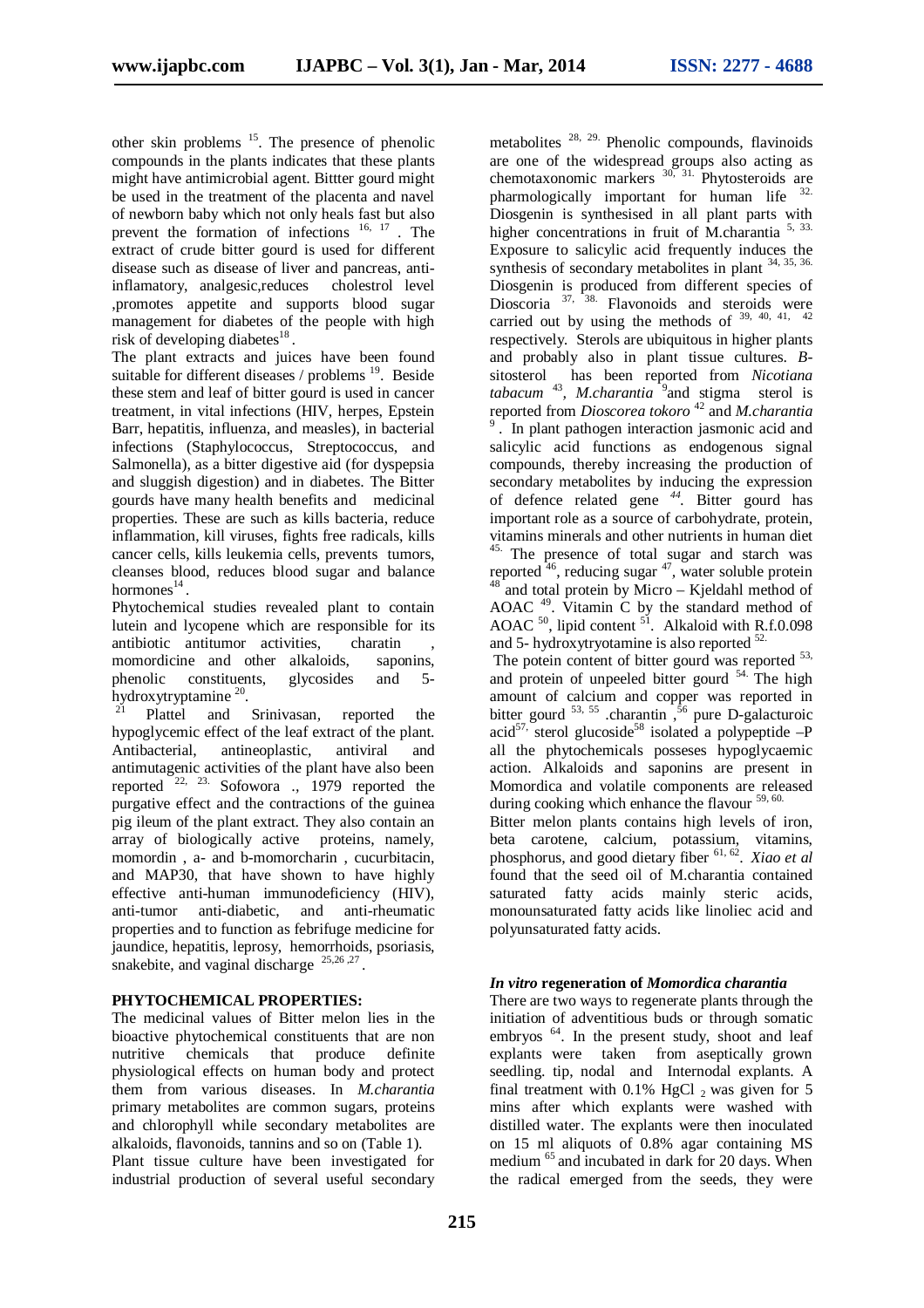transferred to incubation at  $25 \pm 20^0$ C with a 16 h photoperiod provided by cool fluorescent light (50 μ Em-2s-1) (Phillips, India). Approximately 2000- 3000 lux artificial light intensity is needed. Cool white fluroscent light lamps are generally used for providing light. Generally 55 -60 % relative humidity is maintained in the culture room. After 5 weeks, from 15 cm long seedlings, 5-6mm shoot tip explants, 20-25 mm long nodal and internodal explants were dissected and inoculated on MS medium with various concentrations and combinations of growth regulators .

Cytokinin concentration of 0.5 mg/l to 6 mg/l produced shoots after 20 days in culture and the best response was observed on media containing 0.5 mg/l and 2 mg/l BAP, while IBA/NAA were suitable for rooting with best response at 4 mg/l IBA and 2mg/l NAA, the root formation was observed after 22 days in culture. Callus was formed on 2,4-D, with profuse callusing at 2mg/l of 2,4-D.A combination of NAA+BAP+2,4-D was most effective for callus formation with best response in  $2mg/1$  NAA + 0.5 mg / 1 BAP + 2 mg/l+2,4-D. This is in agreement that  $66,67, 68$  the tissue organ used as a source of explant can also be a determinant for the success of a plant tissue culture. Our results support the observation  $69$  that organogenesis is determined by auxins and cytokinins. When tissues in *vitro* do not appear to require exogenous supply of auxins and cytokinin, it may be that sufficient endogenous levels of hormones exist in the culture system for organogenesis. MS medium without hormones also shows medium multiple shoots as well as roots formed.

The secondary metabolites are of immense importance for use as commercially as well as biologically active compounds. Flavonoids are naturally occurring phenolic compounds, which have a widespread distribution in intact plants and have been found in a number of tissue cultures. In callus cultures, the maximum amount of total steroid content was observed in six-week-old callus (27.34mg/gdw) and minimum was in 2 weeks old callus cultures (12.12mg/gdw) . The steroidal sapogenin, diosgenin is found in many plants but it is obtained principally from Dioscorea roots (4 to 6%dw) for conversion to commercially useful drugs*.* The presence of diosgenin was observed by thin layer chromatography coinciding with its standard sample in Rf values (Diosgenin-0.50). The color reaction test when sprayed with  $50\%$  H<sub>2</sub>SO<sub>4</sub> fluorescent spot coinciding with their respective standard marker (Diosgenin-Green).

The liquid MS medium with NAA  $(2mg/l) + BAP$  $(0.5mg/l) +2$ , 4-D  $(2mg/l)$  was prepared. Callus was transferred to each flask and liquid cultures were grown on reciprocal shakers (125rpm; 5cm/stroke) for 6 days, on the 6th day liquid MS media was

supplied with three concentration (0.1mM, 0.05mM, 0.025mM) of salicylic acid and the cultures were again grown on same shakers for exactly 24h.The tissue grown on different media were harvested and weighted again and dried at room temperature. The callus samples were powdered and subjected to qualitative and quantitative estimation of diosgenin.

*In vitro* clonal propagation of *M.charantia* has been done <sup>70</sup> leading to shoot and root differentiation at different level of cytokinin (BAP, Kin) and auxin (IBA, IAA, NAA) in MS medium. Leaf explants showed maximum callus percentage and callogenic response than other two explants stem and cotyledons. At different concentration of BAP and Kin green, compact and hard calluses produced. Best response towards multiple shoot regeneration was obtained from the nodal segments of *M.charantia* on MS medium supplemented with BAP and NAA .It was suggested by  $71$  that the combination of 2,4-D and BAP is most suitable for callus induction from shoots.

The shoots regenerated from callus, seedling explants and from multiple shoots were separated and transferred on MS medium containing different concentrations of rooting hormones, best response was on 3mg/l IBA, and the roots were developed roots in ten days . The complete plantlets thus formed, were hardened in green house and transferred to pots where 40% plants survived successfully. This is in agreement with previous report that multiple shoots can be formed on MS medium without hormones.

This study concludes that endogenous and exogenous level of growth regulators is also important for callogenesis and for differentiation.

#### **Significance of** *in-vitro* **regeneration of** *Momordica charantia*

The production of adventitious root and shoot from the cells of the tissue culture is called 'organogenesis'. If any wound or cut in plant is caused by any reason such as mechanical, chemical or by any infective agent they will form an unorganised proliferated mass of cell known as callus. When callus is grown aseptically on artificial nutrient medium in the glass vials under controlled experimental condition Gentheret was first to successfull promote the development of cell tissue. It is difficult and taking too much time to breed using normal method, while tissue culture is an efficient method for plant breeding and can shorten breeding period. The auxins are used to promote shoot growth and cytokinins are involved for root growth.

Due to valuable factors of *Momordica charantia* it is utilized as food and medicine importance in countries like China, India, Africa and West indies since ancient times . Present study was conducted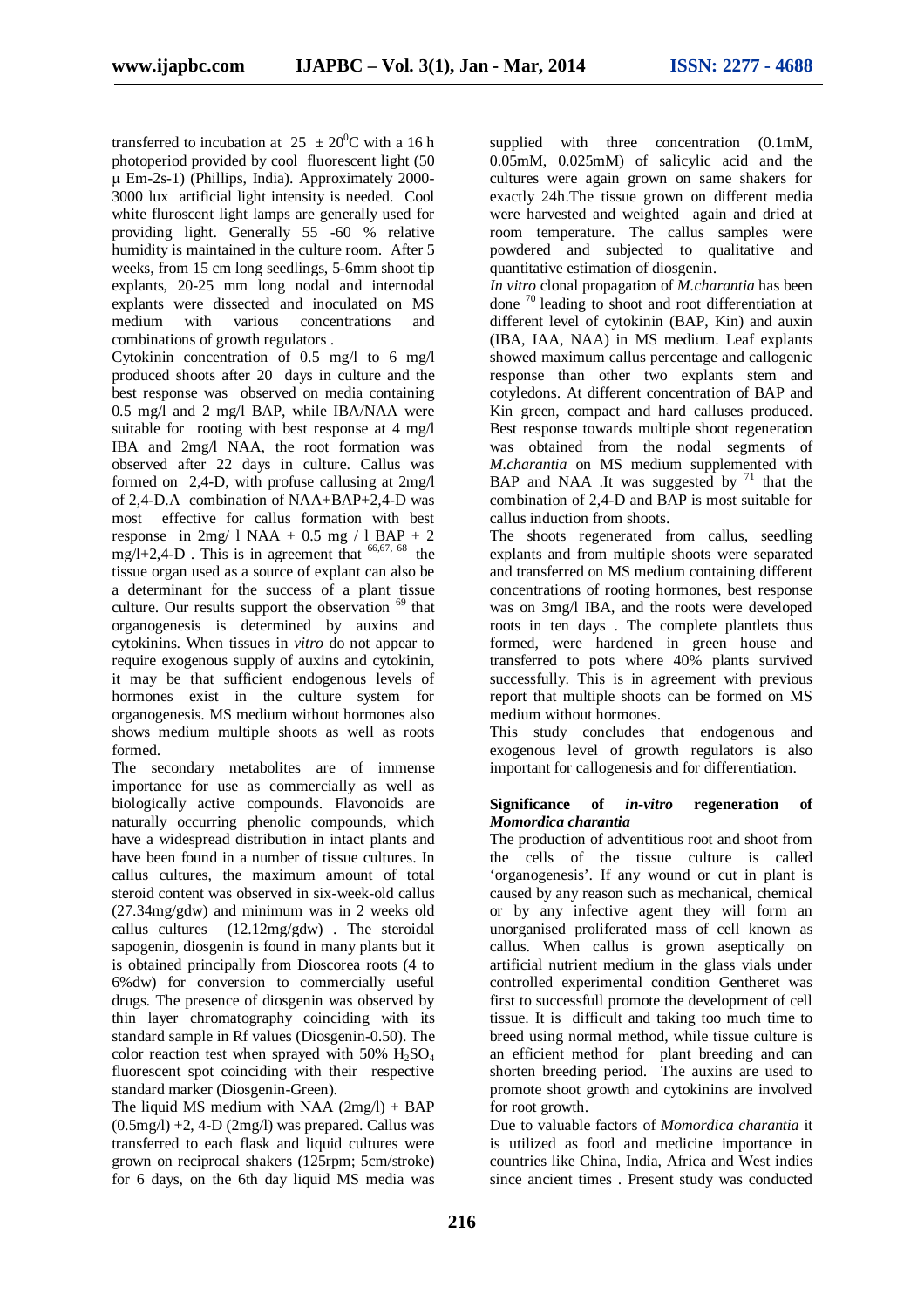for micropropagation using different explants through *in vitro* regeneration large number of plants can be produced through callus.

Tissue by manipulating hormonal and nutrient constituents in medium. The callus tissue from explants can provide genetic variability in *Momordica charantia*. Through callus culture of bitter gourd several secondary metabolites and biochemical assays can be produced $^{71}$ . All the

varieties were found to contain tannin, flavonoids, terpenoids, cardiac glycosides, triterpin and sterol, resin, amino acids and phenolic compounds except coumarin and free anthraquinones .

Plant tissue culture has been found to have potentials as a supplement to traditional agriculture in the industrial production of bioactive plant metabolites<sup>72</sup>.

| <b>TESTS</b>                        | <b>LEAF EXTRACT</b>      | <b>CALLUS EXTRACT</b>    |
|-------------------------------------|--------------------------|--------------------------|
| <b>TANINS</b>                       | $^{+}$                   | $^{+}$                   |
| <b>ANTHOCY ANINS</b>                | $+$                      | $\overline{a}$           |
| <b>LEUCOANTHOCYANINS</b>            |                          |                          |
| <b>FATTY ACIDS</b>                  | $\overline{\phantom{a}}$ | ٠                        |
| <b>COUMARINS</b>                    |                          | $^{+}$                   |
| <b>EMODINS</b>                      | $\pm$                    | $^{+}$                   |
| <b>QUINONES</b>                     | ٠                        | $+$                      |
| <b>CARBOHYDRATES</b>                |                          |                          |
| <b>CHOLESTROL</b>                   | $\overline{\phantom{a}}$ | $\overline{\phantom{a}}$ |
| <b>AMINO ACIDS</b>                  | $\overline{\phantom{m}}$ | $\overline{\phantom{0}}$ |
| <b>CARDIAC GLYCOSIDES</b>           | $+$                      | $^{+}$                   |
| <b>PHLOBATININS</b>                 | $\overline{a}$           | $\overline{a}$           |
|                                     |                          |                          |
| TEST FOR PHENOLS                    |                          |                          |
|                                     |                          |                          |
| FeCl <sub>2</sub> TEST              | $^{+}$                   | $\overline{\phantom{0}}$ |
| <b>LIEBERMANN's TEST</b>            | $+$                      |                          |
|                                     |                          |                          |
| TEST FOR PROTEINS                   |                          |                          |
|                                     |                          |                          |
| NINHYDRIN TEST (aqueous)            | $\overline{a}$           | $\overline{a}$           |
| NINHYDRIN REAGENT                   | $+$                      | $+$                      |
| <b>OTHER TESTS</b>                  |                          |                          |
| TEST FOR ANTHRAQUINONES             |                          |                          |
|                                     |                          |                          |
|                                     |                          |                          |
| <b>BORNTAGER's TEST</b>             |                          | $^{+}$                   |
| NINHYDRIN REAGENT                   | $+$                      | $\overline{\phantom{a}}$ |
| <b>BIURET TEST</b>                  |                          | $+$                      |
| TEST FOR ALKALOIDS                  |                          |                          |
|                                     |                          |                          |
| <b>MAYER's TEST</b>                 |                          | $+$                      |
| <b>HAGER's TEST</b>                 | $+$                      | $+$                      |
| <b>WAGNER's TEST</b>                | $\overline{\phantom{a}}$ | $\overline{a}$           |
| <b>OTHER TEST</b>                   |                          | $^{+}$                   |
| <b>TEST FOR FLAVONOIDS</b>          |                          |                          |
| NaOH TEST                           | $^{+}$                   | $\overline{\phantom{a}}$ |
| H <sub>2</sub> SO <sub>4</sub> TEST |                          | $^{+}$                   |
| <b>OTHER TEST</b>                   | $^{+}$                   | $+$                      |
| <b>TEST FOR STEROLS</b>             |                          |                          |
| <b>TERPENOIDS</b>                   | $^{+}$                   | $+$                      |
| <b>SAPONINS</b>                     | $+$                      | $+$                      |

### **Table1: Phytochemical analysis of Leaf and Callus extract**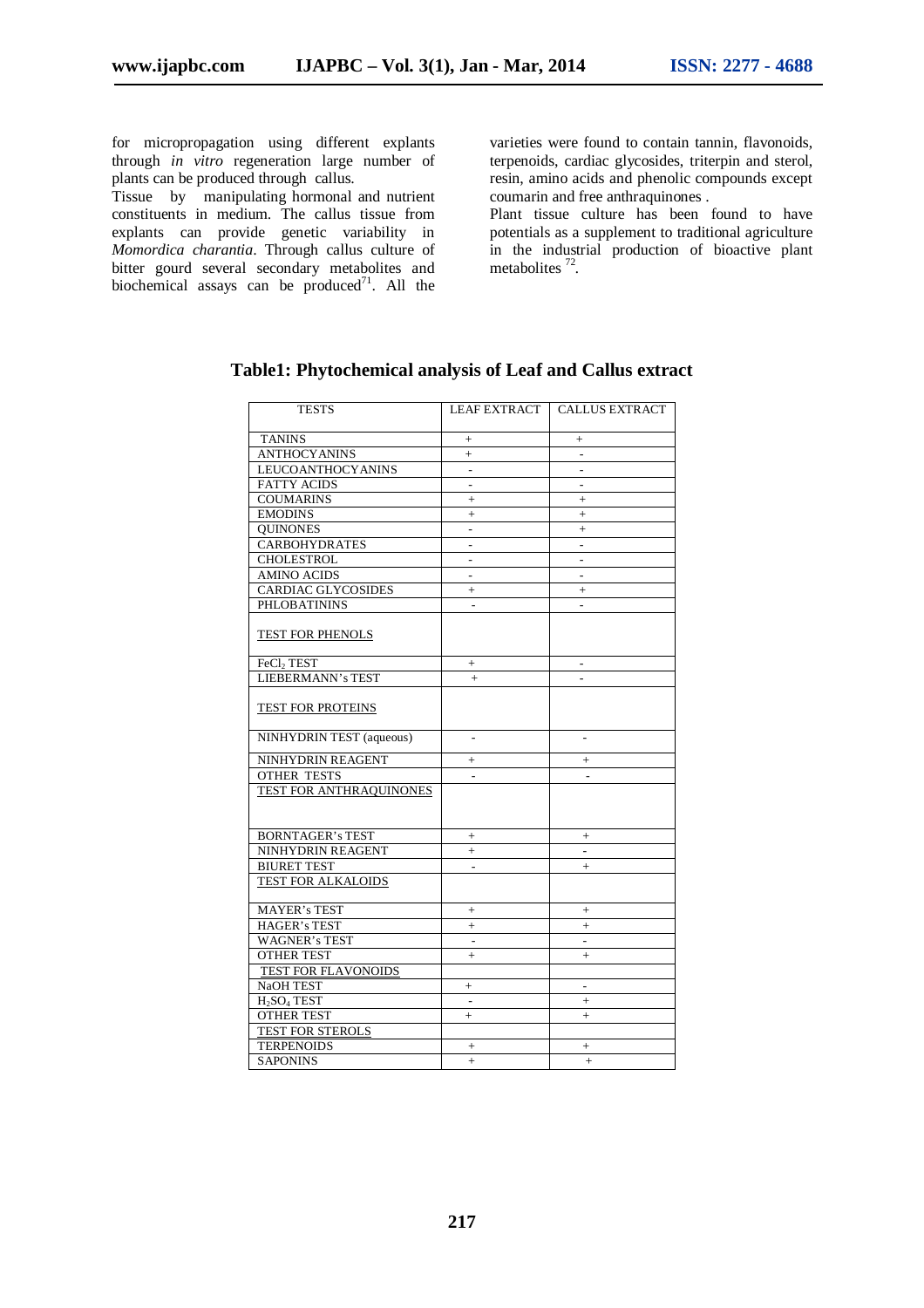#### **REFERENCES**

- 1. Cefalu WT,Ye J,Wang ZQ, . Efficacy of dietary supplementation withbotanicals on carbohydrate metabolism in humans. endocrine, Metabolic & Immune disorders-Drug Targets 2008 ; 8:78-81
- 2. Leung L, Birtwhistle R, Kotecha J, Hannah S ,Cuthbertson S. Anti-diabetic and hypoglycaemic effects of *Momordica charantia* (bitter melon): A mini review, British Journal of Nutrition, (2009), (in press).
- 3. Modak M,Dixit P,Londhe J,Ghaskadbi S, . Indian herbs and herbal druga used for the treatment of diabetes. J. Clin. Biochemistry Nutri , 2007; 40: 163- 173.
- 4. Nahas R, Moher . Complementary and alternative medicine for the treatment of type 2 diabetes. Can Fam Physician 2009; 55:591- 596
- 5. Basch E, Gabardi S, Ulbaricht C. Bitter melon (*Momordica charantia):* A review of efficacy and safety. Am J. Health Syst Pharm, 2003; 60: 356-359.
- 6. Singh J.Cumming, E.Manmohan, G.Kalasz, H.Adeghate, E .The Open Medicinal Chemistry Journal 2011; 59:70-77.
- 7. Raman A, Lau C, Anti-diabetic properties and phytochemistry of *Momordica charanantia* L. Phytome1996; 349-62
- 8. Zhang QC, Preliminary report on the use of *M. charantia* extracted by HIV patients. J .naturopath medicine 1992; 3: 65-69.
- 9. Khanna P, Mohan S, Isolation and identification of diosgenin and sterols from fruits and in vitro cultures of *Momordica charantia L*., Indian J. Exp. Biol. 1973; 11: 58-60.
- 10. Grover, J.K. and S.P.Yadav. Pharmacological actions and potential uses of *Momordica charantia* . A review J.Etanopharmacol ,2004; 93: 123-132.
- 11. Takemoto, D.J. Jilka C, Rockenbach S, Hughes JV. Purification and Characterization of a cytostatic factor with anti viral activiy from the bitter melon. Prep.Biochem.1983 ; 371-393.
- 12. Zhu, Z.J. Zhong ZC, Luo ZY, Xiao ZY. Studies on the active constituent of *Momordica charantia*. 1990; 25:898 -903.
- 13. Schneider and Wolfing, J. Synthetic cardenoilds and related compounds. Current organic chemistry 2004 ;8 No. 14.
- 14. Taylor ,L. Bitter melon: Herbal properties and Actions . In : the Healing Power of Rainforest Herbs , Taylor, L . (Ed) , Square One Publication Inc.,New York 2005 pp 1-5.
- 15.Beloin N, Gbeassor M, Akpagana K, Hudson J, de Soussa K, Koumaglo K, Arnason JT.

Ethanomedical uses of Ethanomedical uses of *Momordica charantia*(Cucurbitaceae) in Tongo and relation to its phytochemistry and biological activity, J .Ethanopharm ,2005; 96: 45-55.

- 16. Okwu,D.E.Evaluation of the chemical composition of indigenous species and flavouring agents.Global J.Pure Applied Sci , 2001;7: 455-459 .
- 17. Okwu,D.E.. The potentials of *Ocimum grattisium*, *Pergularia extensa* and *Tetrapleura tetraptera* as spice and flavouring agents. Nig.Agri.J.,2003; 35:143-148.
- 18. Verma, J.P. and J.S. Agarwal . Anot eon the component fatty acid of the oil from the seeds of *Momordica charantia L*. J. Indian Chem Soc ,1956; 33: 355- 357.
- 19. Nadakarni, K. M. *Momordica charantia* L. Indian. Material. Medica. Vol. I, part II, 1982; pp. 805-807.
- 20. Dhalla NS, Gupta KC, Sastry MS and Malhotra CL . Chemical composition of the fruit of *Momordica charantia Linn*. India J Pharm*.,* 1981;23: 128-131
- 21. Plattel, K., Srinivasan, K. Plant foods in the management of diabetes mellitus:vegetables as potential hypoglycemic agents. Nahrung , 1997; 41: 68-74.
- 22.Jilka C, Strifler B, Fortner GW, Hays EF, Takemoto DJ. . *In vivo* antitumor activity of the bitter melon (*Momordica charantia).*  Cancer Res.,1983; 443: 5151-5155
- 23. Guevara, A.P., Lim-sylianco, C., Cayrit, F., Finch, P. Anti-mutagens from *Momordica charantia*. Mutat Res, 1990; 230: 121-126
- 24. Sofowora A. Proceedings of a symposium on stigmatiodienol from from *Momordica charantia.* Tetrahedron Lett., 1979; 26: 2217-2221.
- 25. Singh A, Singh SP, Bamezai R. *Momordica charantia* (Bitter gourd) peel, pulp, seed and whole fruit extract inhibits mouse skin papillomagenesis. Toxicology Letters, 1990 ; 94: 37–46.
- 26.Bourinbaiar AS, Lee-Huang S . The activity of plant derived antiretroviral proteins MAP30 and GAP31 against herpes simplex virus *in vitro*. Biochemical and Biophysical Research Communication 1996;219: 923–929.
- 27. Beloin N, Gbeassor M, Akpagana K, Hudson J, Soussa KD, Koumaglo K, Arnason JT. Ethnomedicinal uses of Momordica charantia (Cucurbitaceae) in Togo and relation to its phytochemistry and biological activity. J Ethnopharmacol 2005; 96:49–55
- 28.Rao RS., Ravishankar GA. Plant Tissue cultures; Chemical factories of secondary metabolites.Biotechnol.adv.; 20: 101-153.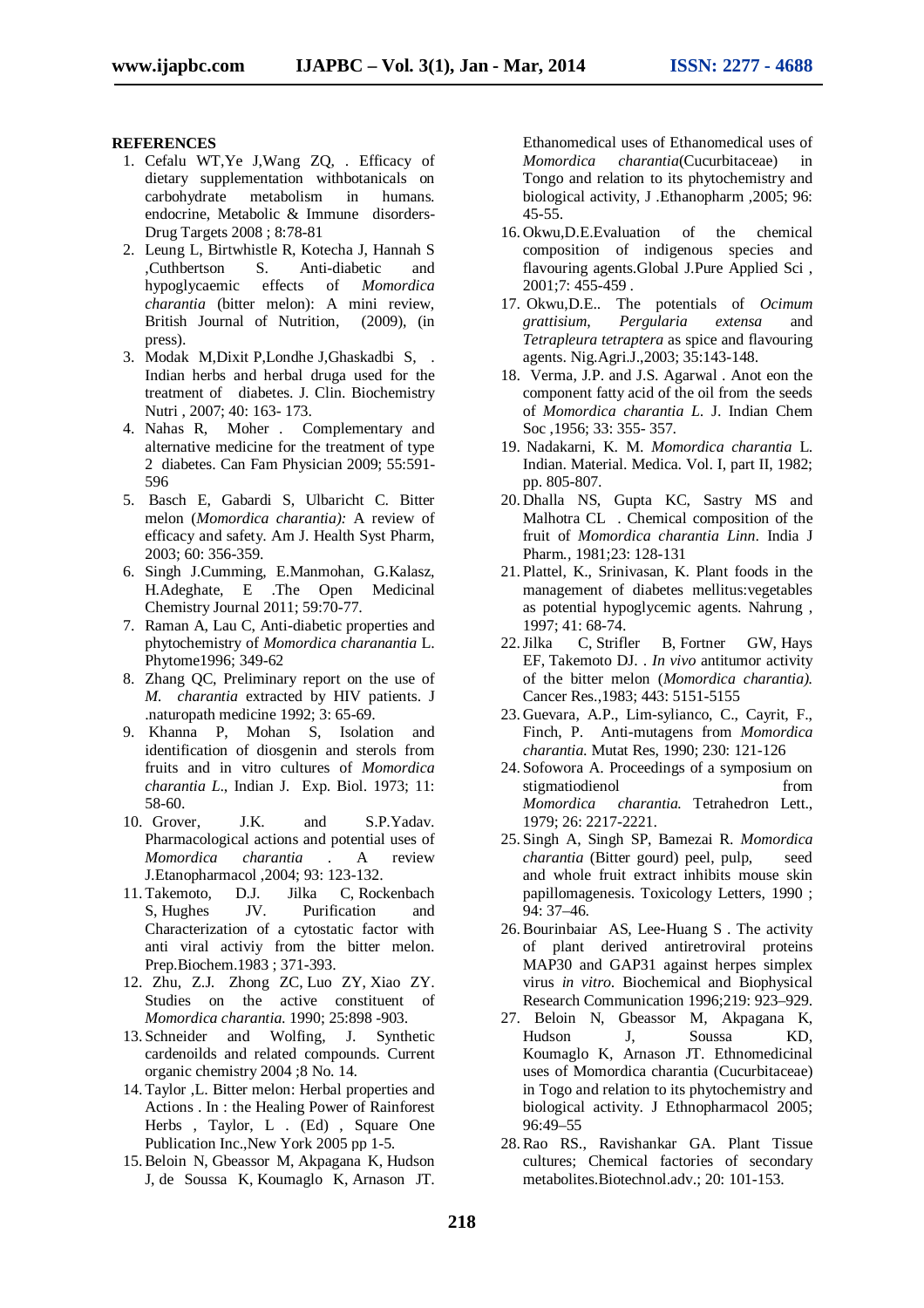- 29.Wink et al , Sustainable biproduction of phytochemicals by plant *in vitro* cultures: anticancer agents . Plant Genetic Resources 2005; 3:90-100
- 30. Harborne JB, Current trends in chromatographic analysis of plant phenols, Adv. Med
- 31. . Shahidul Islam, Mohammad Jalaluddin , and Navam S. Hettiarachchy .Bioactive compounds of Bitter melon genotypes (*Momordica charantia* L.) in relation to their physiological functions.Fuctional foods in Health and Diseases 2011;1(2):61-74.
- 32. Hardman R, Recent advances in plants of pharmacological importance. Steroidal aspects, Egypt.J .Pharm.Sec.1980; 21 (12):169.
- 33. Taylor L, Tropical plant databases. Available at: http://www.rain-tree.com /plants. htm. Accessed 08/10/04.
- 34.Benhamou N. Elicitor-induced plant defense pathways. Trends in Plant Sciences. 1996; 1: 233-240.
- 35. Namdeo, AG. Plant cell elicitation for production of secondary metabolites; A review.Pharmacognosy Rev 2007; 1:69-79.
- 36.Jeong GT, Park DH. Enhanced secondary metabolites biosynthesis by elicitation in transformed plant root system.Appl.Biochem.biotechnol.130:436- 446
- 37. Staba EJ, Milestones in plant tissue culture systems for production of secondary metabolites, J Nat Prod 1985; 48(2): 203-209.
- 38. Tomita Y, Uomori A, Structure and biosynthesis of Protookoronin steroidal sapogenins and sterols in tissue cultures of Dioscorea tokoro. Phytochemistry1974; 13:729.
- 39. Ozeki Y, Komamine J, Induction of antocynin synthesis in relation to embryogenesis in a carrot suspension culture, A model system for the study of expression and repression of plant cell cultures, In: Neumann KH, Barz W, Reinherd E. (Eds.) Primary and secondary metabolism of plant cell cultures Springer-Verlag, Berlin-Heidelberg, New York (1985) P 99.
- 40.Wong E, Francis CM, Flavonoids in genotypes of *Trifolium subterranean*, I, The normal flavonoids pattern of the geralation variety. Phytochemistry1968;7: 2123-29.
- 41. Mabary J J, Markham KR, Thomas MB, The systematic identification of flavonoids. (1970), Springer-Verlag, Berlin-New York. Heidelberg
- 42. TomitaY,Uomori A,Minto H, Steroidal sapogenins and sterols in tissue culture of Dioscorea tokoro,Phytochemistry1970; 9:111.
- 43. Beneveniste P, Hirth L, Oiurisson G. La biosyntheses sterol dans les tissue de tobacco cultiven in vitro ll. Particularity de la biosyntheses des phytosterols des tissue de tabac cultivates *in vitro*. Phytochemistry .1966; 5:45-68.
- 44. Tatiana C, Spollansky Sandra I Pitta-Alvarez and Giulietti M. Effect of jasmonic acid and aluminum on production of tropane alkaloids in hairy root cultures of *Brugmansia candida*, Electronic J. of Biotech2000; 3: 72-75
- 45. Ali et al . Characteristic of seed oils and nutritional composition of seeds from different varieties of *Momomrdica charantia Linn.* Cultivated in Bangladesh. Czech J.Food Sci. , 2008; 26: 275- 283.
- 46.Jayaraman J..Laboratory Manual in Biochemistry . Wiley Eastern Ltd., New Delhi , India , 1981;pp:53.
- 47. Miller. G.L.Use of Dinitrosalicylic acid reagent for determination of glucose .Anal Chem., 1972;31:426-428.
- 48. Oliver H. Lowry, Nira J. Rosebrough, A. Protein measurement with the folin phenol reagent .J. Biol.Chem., 1951; 193 :265 -273.
- 49. AOAC.Official and Tentative Methods of Analysis  $9<sup>th</sup>$  Ed., Association of Official Analytical Chemists ,Washington DC. 1960 ,pp 33
- 50. AOAC .Official Methods of Analysis , Association of Official Analytical Chemists 1995;Washington DC
- 51.Bligh , E.G.and W.J.Dyer . A rapid method for lipid extraction and purification .Can J.Biochem.Physiol,37:911- 917 .
- 52. Dhalla NS,Gupta KC,Sastry MS and Malhotra CL .Chemical composition of the fruit of *Momordica charantia* L.Ind.J.Pharmacol , 1961;23:128-128
- 53. Soomro, A.K. , Ansari ,K.A. Medicinal uses of Bitter gourd (*Momrdica charantia),* Hamdard Med 2005; 48:9-14.
- 54. Alvi Shahnaz,Khan K.M.,A. Munir,Sheikh and Mohammad Shahid . Effect of peeling and cooking on nutrients in vegetable.Pak j. Nutri , 2003; 2:189-191.
- 55. Lotikar , M.M and M.R. Rajamaro Rao . Note on Hypoglycemic principle (charantin) from the fruits of *Momordica charantia* . 1963; Biol. Abstr. 42(2) ;7748 and J.V.Bombay Sect.29(2):223-224.
- 56. Vasistha, S.K. , Vasistha , V.R.K. Rao .Thru Chem Abstr 1962; 12: 228-230
- 57. Sucrow W, . Sterol glycoside and new stigmasterol fro *Momordica charantia .* Tetrahedron Letter 1965;26: 2217-2221(Ger) (Thur Chem Abstr 1965.63:8444g)
- 58. Khanna P, Jain SC, Panagariya A, Dixit VP. . Hypoglycemic activity of polypeptide –P